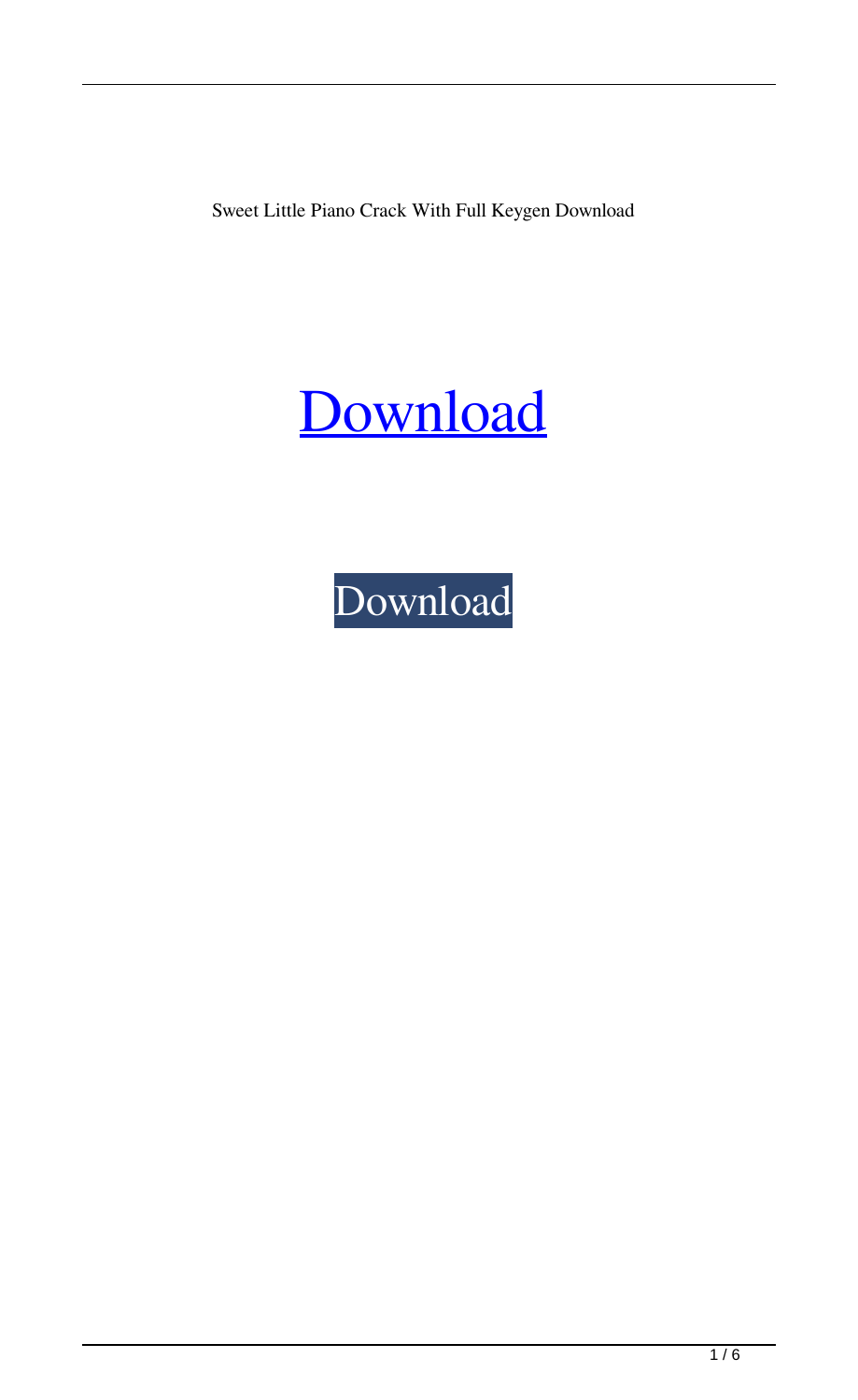### **Sweet Little Piano Crack + With License Code (Updated 2022)**

If you're looking for a simple way to improve your musical skills with a keyboard or a mouse, then Sweet Little Piano is the best choice. Download Sweet Little Piano here. Saving all your files into one place will be much easier, secure and faster as compared to folders. On top of that, users can set up file shortcuts in their desktop, so that they can save a bunch of time when opening files. How to Configure File Shorts in Windows Explorer Nowadays, a lot of users prefer using desktop shortcuts, not only for saving time, but also because it allows them to open files directly from the desktop. The good thing about using file shortcuts in your Windows is that you can configure them in an efficient manner. Here are a few steps to configure file shortcuts in Windows: If you want to configure file shortcuts in Windows Explorer you have to follow a simple set of steps, where you will be navigating the right place in the Windows interface. 1. In the Windows Explorer, right-click on a file and select New Shortcut Right-click on the file you want to configure and select New Shortcut from the context menu, as shown in the above snapshot. After selecting the New Shortcut option, you will be taken to the window where you will be able to select the desired directory. In our example, we selected the Personal Folder. 2. Browse to the folder you want to configure file shortcuts Once the folder has been selected, you will see the following dialog box. Click on the Browse button in the Browse for Folder window to start browsing the desired location. When the desired location is found, you will be taken back to the main window. 3. Select the location of the shortcut The next step requires you to select the location of the file shortcut. This means that you need to select the path where you want the shortcut to be created. To select the location of the file shortcut, left-click on the Browse button in the Browse for Folder window. Once the desired location is found, left-click on the OK button to select the desired location. If you want to choose another location, you will need to navigate back to the main window. The next step is to select the name of the file shortcut you want to create. You can rename the shortcut at any time by simply rightclicking on the shortcut and selecting Rename from the

#### **Sweet Little Piano**

Sweet Little Piano is a lightweight Windows utility designed to help users improve their musical skills by playing a virtual piano or accordion using the keyboard or mouse to trigger the notes. It sports a clean and straightforward layout that offers only a few configuration settings to tinker with. It gives users the possibility to select between a wide range of audio effects, such as piano, guitar, bass, flute, whistle, ocarina, trumpet, violin, viola, cello, and clarinet, as well as various sound effects, such as breath noise, seashore, helicopter, and gunshot. Other important features worth mentioning allows you to select the keyboard layout (big, normal, small), and make the application remain on top of other utilities, and this proves to be pretty useful especially when working with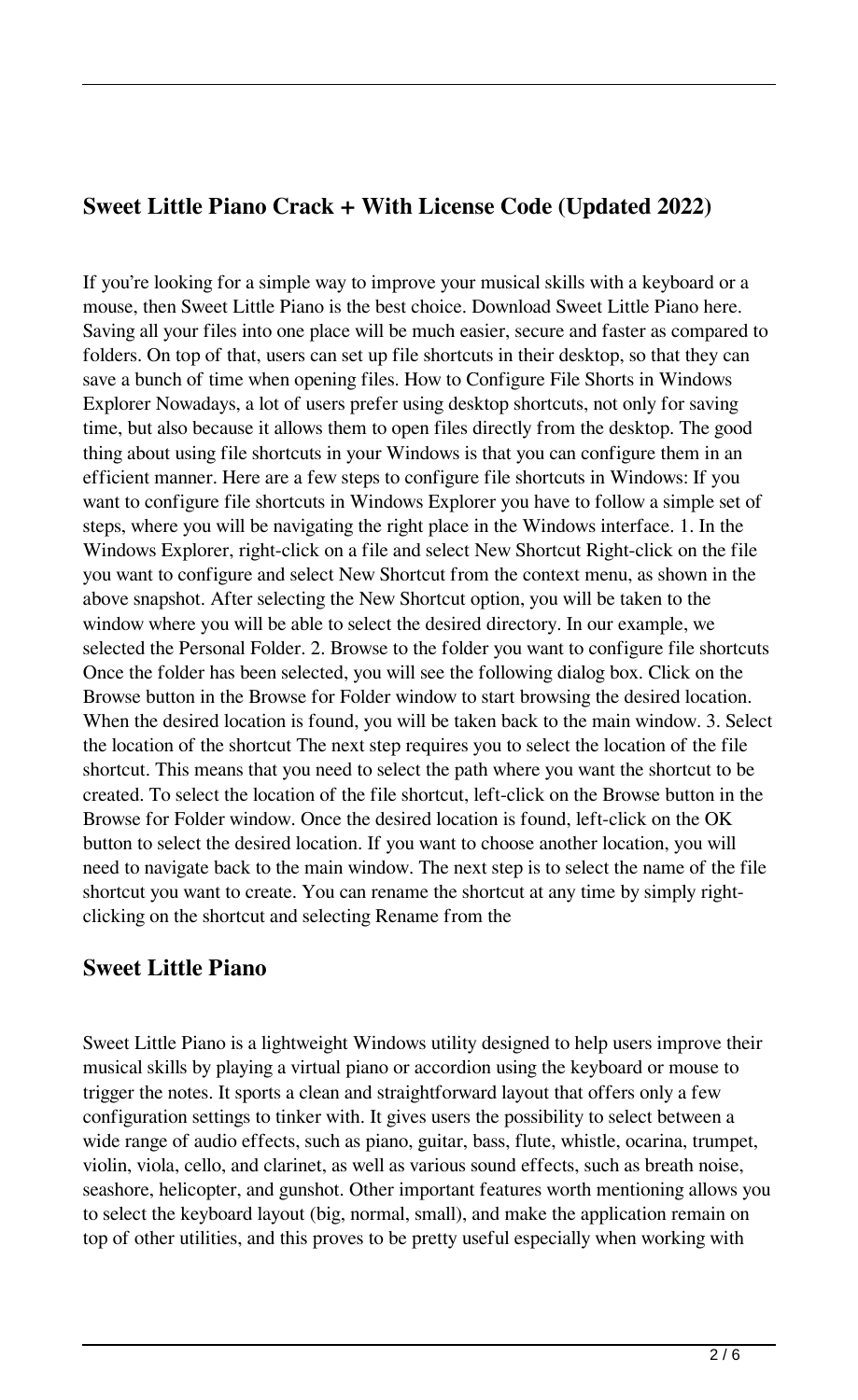multiple tools at the same time. Since it doesn't require much computer knowledge to work with this app, even less experienced users can master the entire process with just a few clicks. During our testing we have noticed that Sweet Little Piano carries out a task quickly, provides very good sound quality, and no errors showed up throughout the entire process. As it would be expected from such a small utility, it manages to remain light on the system resources, so it doesn't burden the overall performance of the computer, nor interfere with other programs' functionality. All things considered, Sweet Little Piano offers a simple software solution when it comes to helping you play the piano or accordion right from your desktop. It can be easily configured and installed by all types of users, regardless of their experience level. PROS: The application is easy to use. The application is easy to use. CONS: The application is not available for Mac. The application is not available for Mac. What's New 1.02: This release includes a few enhancements. 1.01: This release includes a few enhancements. What's New 2.06: This release includes a few enhancements. 2.05: This release includes a few enhancements. What's New 2.04: This release includes a few enhancements. 2.03: This release includes a few enhancements. What's New 2.02: This release includes a few enhancements. 2.01: This release includes a few enhancements 77a5ca646e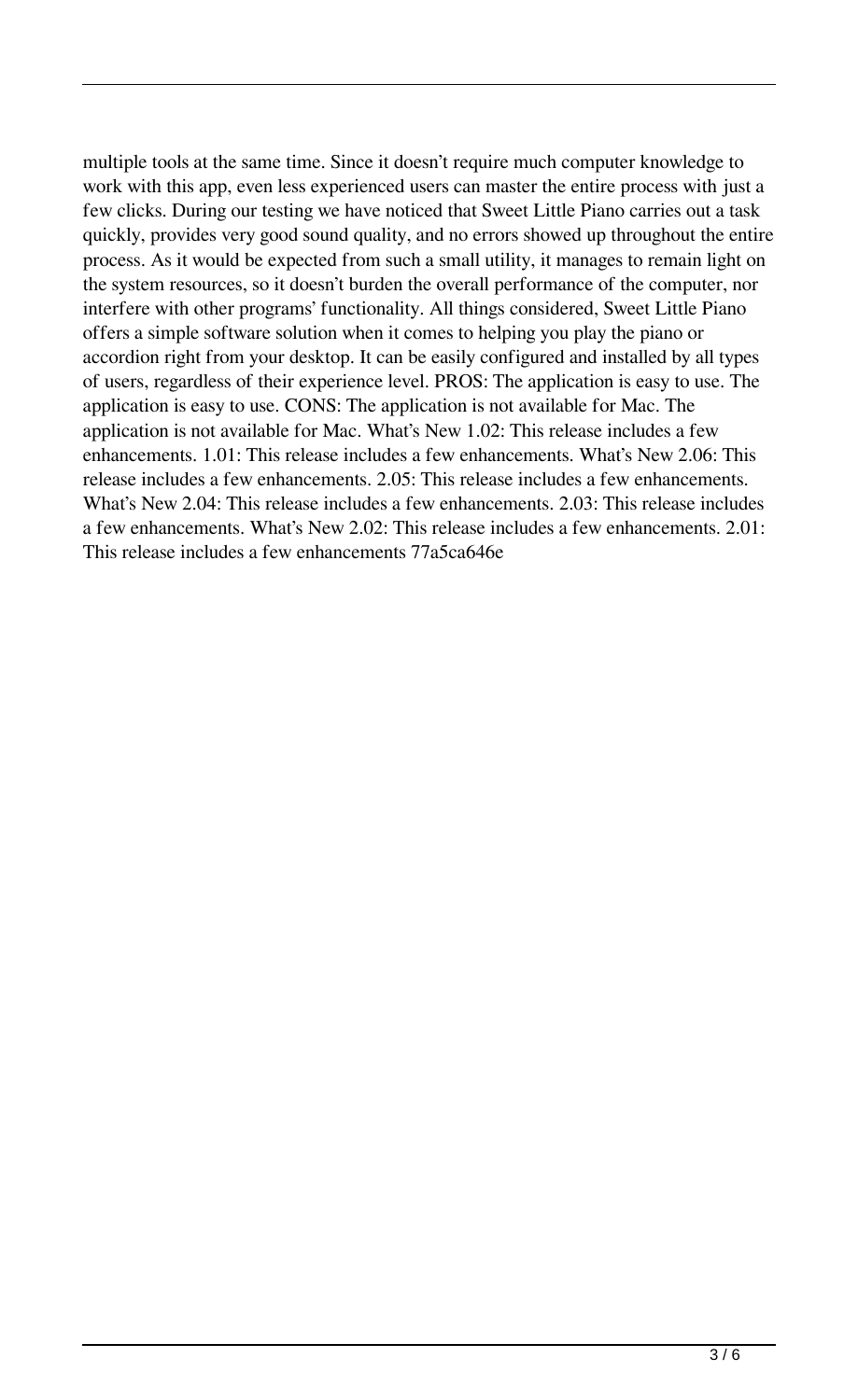## **Sweet Little Piano 2022 [New]**

Think of it as a cross between Windows Media Player and a piano. Sweet Little Piano is a lightweight software program designed to make it easy for anyone to play the piano or an accordion using a keyboard or a mouse. Simply place it on your desktop, launch it and start playing away. Sweet Little Piano features the ability to choose between a variety of presets, including those for piano, guitar, violin, etc. Users can also trigger sound effects like breath noises, sea, surf, seashore, a helicopter, a gunshot and more. Additionally, Sweet Little Piano lets you choose the key size for your keyboard or mouse, as well as enable the use of your mouse to trigger the notes. also has been implemented in the K3d code base. Currently they are reserved for the edge case: direct vertex access for sharing edges between an interpolated vertex and a direct vertex. The two kinds of direct vertex access are: 1) accessing a vertex attribute in immediate mode 2) interpolated verts in tessellation mode and creating an interpolated vertex in that same space. The vertex descriptor keeps track of the nearest non-interpolated vertex, direct vertex, edge and adjacent face for all the six vertex types. If the texture coordinates of a vertex have been changed, the K3d code will automatically create a new vertex with the same texture coordinates. The direct vertex is automatically created if the K3d engine decides that the vertex needs to be indirectly interpolated. When a vertex is de-allocated, the K3d engine will update all the direct and non-direct vertex maps to use the nearest vertex instead of the de-allocated vertex.How to make your own spa retreat Published: 02 June 2017 As you start to plan your next holiday, perhaps one that will include a spa break, you may want to consider a spa retreat in your own backyard. This is a great idea, but the trick is knowing where to start. What makes a spa retreat the right choice? Well, it's usually somewhere that provides a lovely, peaceful place, perhaps one with a garden where you can walk barefoot. The perfect setting will allow you to soak up the therapeutic benefits of your spa experiences. Decide where to base your spa retreat. Should it be at a friend's house? Your favourite country house? Perhaps a local museum? There are a

#### **What's New in the Sweet Little Piano?**

Sweet Little Piano is a lightweight Windows utility designed to help users improve their musical skills by playing a virtual piano or accordion using the keyboard or mouse to trigger the notes. It sports a clean and straightforward layout that offers only a few configuration settings to tinker with. Sweet Little Piano gives users the possibility to select between a wide range of audio effects, such as piano, guitar, bass, flute, whistle, ocarina, trumpet, violin, viola, cello, and clarinet, as well as various sound effects, such as breath noise, seashore, helicopter, and gunshot. Other important features worth mentioning allows you to select the keyboard layout (big, normal, small), and make the application remain on top of other utilities, and this proves to be pretty useful especially when working with multiple tools at the same time. Since it doesn't require much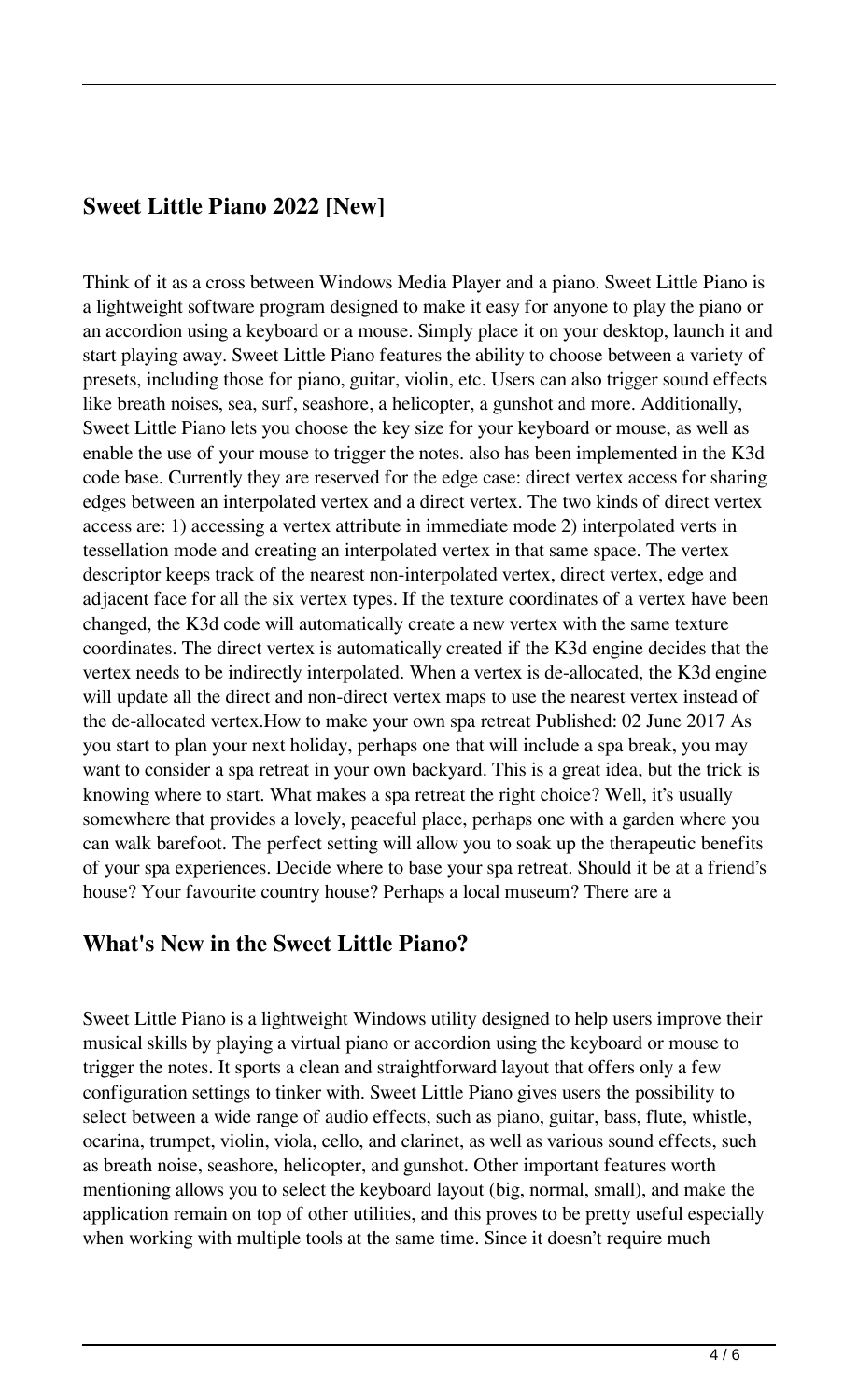computer knowledge to work with this app, even less experienced users can master the entire process with just a few clicks. During our testing we have noticed that Sweet Little Piano carries out a task quickly, provides very good sound quality, and no errors showed up throughout the entire process. As it would be expected from such a small utility, it manages to remain light on the system resources, so it doesn't burden the overall performance of the computer, nor interfere with other programs' functionality. All things considered, Sweet Little Piano offers a simple software solution when it comes to helping you play the piano or accordion right from your desktop. It can be easily configured and installed by all types of users, regardless of their experience level. Download Sweet Little Piano 5.0.1.2431 for Mac Features: • Play the accordion or piano with the mouse • You can play the accordion or piano with the mouse • The accordion and piano can be played simultaneously • The accordion or piano can be played simultaneously 2. iComposer iComposer Music Notation Software is a notepad music notation software program which lets you easily create music notation and play piano music. It also lets you convert your own MIDI music into notation, and export the notation as a pdf, xcel, wmf, or txt document. You can also store music directly in your computer with the capability of opening directly from any kind of file format. It features a dynamic score editor, a separate recorder for music, a performance speed control, a pitch grid, and an automatic accompaniment capability. Also, it lets you play your own music to any kind of file format, in any tempo, and at any pitch. 3. Korg KL-1 Korg's KL-1 introduces you to the concept of "no more need to memorize everything" and "no more need to carry around a collection